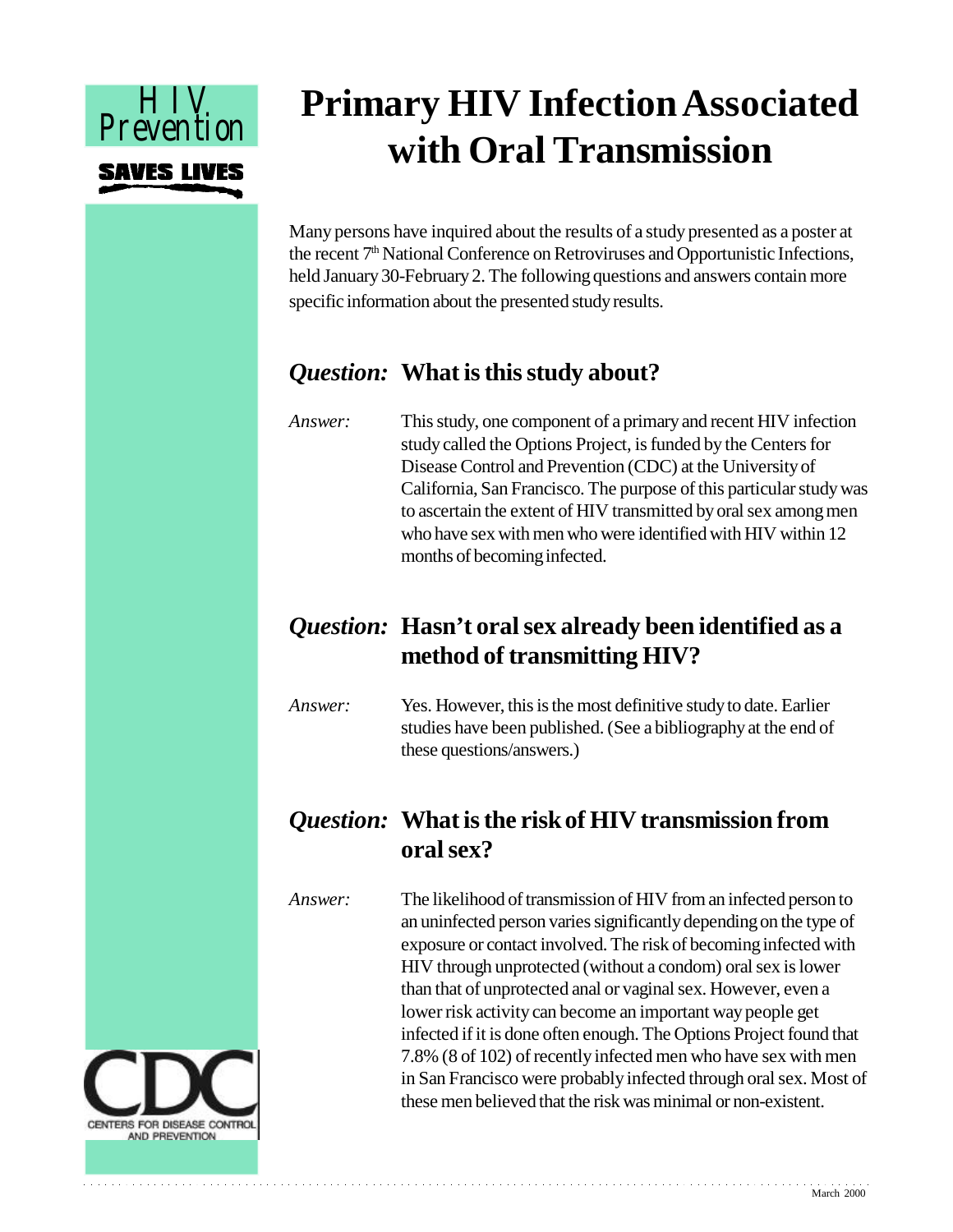#### *Question:* **What are the exact ways that HIV was transmitted in this study?**

Answer: Nearly half (3 of 8) of these cases reported oral problems, including occasional bleeding gums. Almost all (7 of 8) of these men reported to have had oral contact with pre-semen or semen.

### *Question:* **How do you know if the study participants were telling the truth about their sexual history?**

*Answer:* Oral transmission of HIV is very difficult to single out as the only way that HIV is transmitted because few people engage exclusively in oral sex. A number of specific questions were asked by a trained evaluator. The participants' risk behaviors were assessed by using clinical interviews, counselor intervention, epidemiologic interview, partner interview when possible, and final disposition of transmission risk. Of the 8 cases, 4 reported protected anal intercourse, without the condom breaking, with persons who were either HIV infected or had an unknown serostatus. Men in this study who reported that they were uncertain if the condom was used properly were eliminated from this study.

#### *Question:* **Was this a surprise finding?**

*Answer:* Yes and No. The risk of oral sex transmission (8%) in this study is higher than many researchers had previously thought or found in other studies. More media attention appeared to be placed on this particular study, probably because of the higher number of study participants. There appears to be evidence that higher risk activities (anal sex) among men who have sex with men is decreasing while lower risk activities (oral sex) among these men is increasing. Oral sex has **always** been considered a lower risk activity but is certainly not risk free.

#### *Question:* **What can be done to prevent HIV?**

*Answer:* The study results emphasize that any type of sexual activity with an infected person is a risk of HIV transmission. Oral sex with someone who is infected with HIV is certainly not risk free. Prevention of HIV is more important than ever. Some persons have indicated that they are less concerned about HIV because of new treatments and are being less careful. This study presents a wake-up call to everyone – that HIV is far from over and remains a serious, lifelong disease that is best to prevent. CDC's recommendations on how to prevent sexual transmission of HIV remain the same. Protection requires abstaining from sexual activity or taking precautions with all types of intercourse – either having sex with only one uninfected partner, using condoms for sexual intercourse and oral sex, and using lower risk activities such as mutual masturbation.

#### *Question:* **Where can I get more information about transmission and prevention of HIV?**

*Answer:* CDC operates a toll-free, confidential National STD/AIDS Hotline which can assist callers with these types of concerns. The English service (24 hours a day, 7 days a week) can be reached by calling 1-800-342-2437; Spanish is 1-800-344-7432 and TTY service for Deaf and Hard of Hearing is 1-800-243-7889.